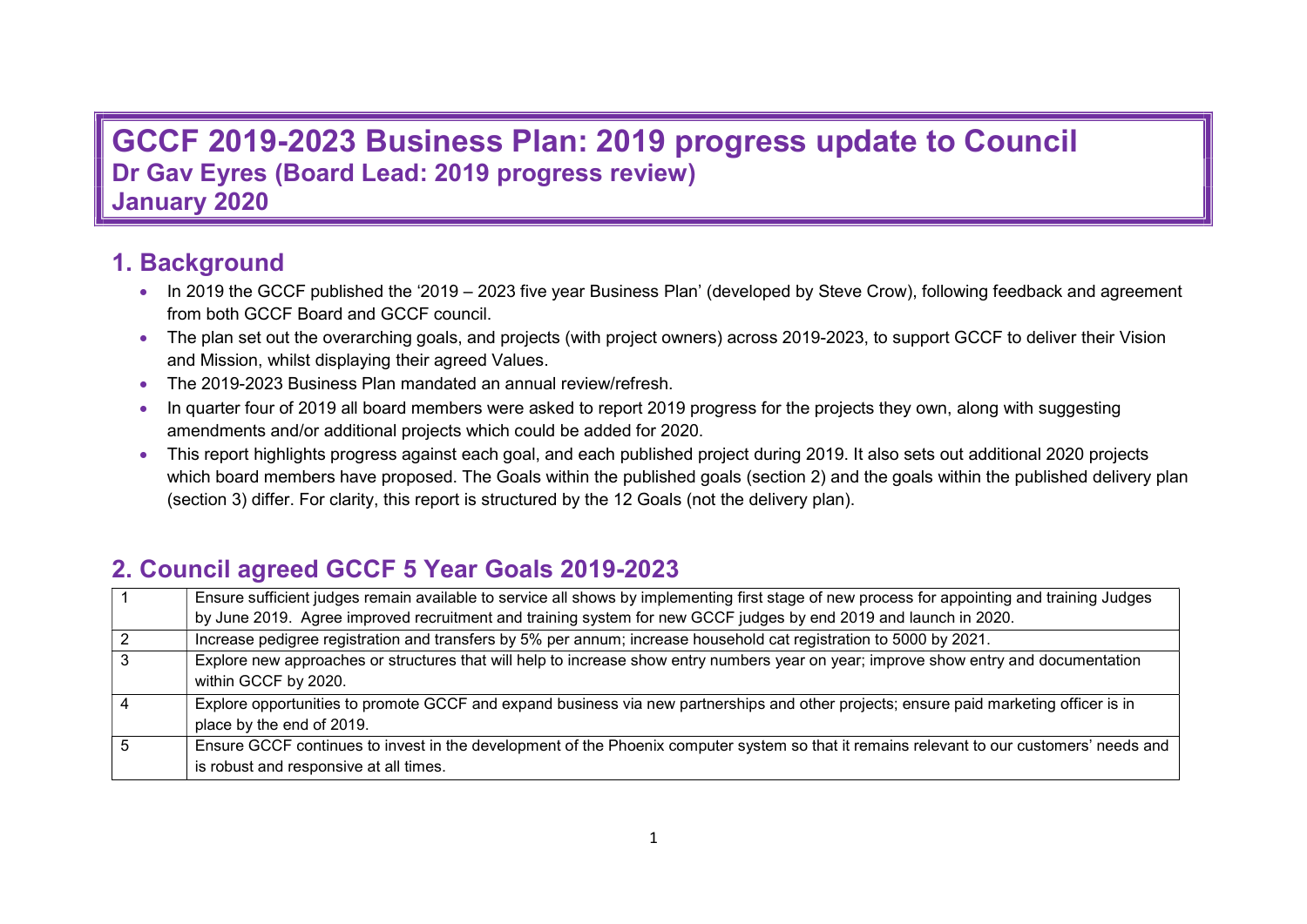| 6  | Continue work to improve cat welfare, working in partnership with cat charities, animal welfare organisations and government. Review and            |
|----|-----------------------------------------------------------------------------------------------------------------------------------------------------|
|    | revise breeding and registrations policies to tackle genetic disease and any tendency among breeders to breed for extreme type; ensure              |
|    | health is the primary consideration in the breeding of all cat breeds.                                                                              |
|    | Broaden and improve GCCF Breeder Scheme to increase participation by 50% by 2023.                                                                   |
| 8  | To produce 35% of GCCF income from non-register sources by 2020.                                                                                    |
| 9  | To research opportunities to expand internationally and exploit this where appropriate, other registries (including non-cat registries) may utilise |
|    | our services and provide additional income.                                                                                                         |
| 10 | Establish working group to plan and organise GCCF hosting of World Cat Congress and World Show; successfully deliver Congress and                   |
|    | World Show in 2021.                                                                                                                                 |
| 11 | Continue to use customer survey and feedback mechanisms in order to improve and expand products and services. Agree specific targets by             |
|    | end 2019 to improve quality of service; consider adopting appropriate quality standard.                                                             |
| 12 | Regularly review GCCF governance and refine and improve GCCF decision making and management processes; strengthen team working                      |
|    | and focus on key business risks.                                                                                                                    |

# **3. Council agreed GCCF Goal Delivery Plan 2019-2023**

| <b>Goal Description</b>                                                                                                                                                                                                                                              | <b>Projects</b>                                                                                                                                                                               | <b>Project owner</b> |    |                | 2019 |    | 2020 | 2022 | 2023 |
|----------------------------------------------------------------------------------------------------------------------------------------------------------------------------------------------------------------------------------------------------------------------|-----------------------------------------------------------------------------------------------------------------------------------------------------------------------------------------------|----------------------|----|----------------|------|----|------|------|------|
| Ensure sufficient judges remain available to service all<br>Shows by implementing first stage of new process for<br>appointing & training judges by June 2019. Agree<br>improved recruitment & training system for new GCCF<br>judges by end 2019 and launch in 2020 | Implement Phase 1 of revised judge training<br>programme. Develop Phase 2 judge training<br>programme based on Grand groups of breeds to<br>speedily & effectively recruit & train new judges | Peter Collin         | Q1 | Q <sub>2</sub> | Q3   | Q4 |      |      |      |
| Increase pedigree registration & transfers by 5% p a;<br>increase household cat registrations to 5000 by 2020                                                                                                                                                        | Improve customer service.<br>Promote HHP reg.                                                                                                                                                 | Denise Williams      |    |                |      |    |      |      |      |
| Explore new approaches or structures that will help to<br>increase show entry numbers year on year; improve<br>show entry & documentation within GCCF by 2021                                                                                                        | Extend offer & reach of YES Scheme.<br>Full STAR service to support shows & SM's<br>Survey exhibitors for ideas to improve shows                                                              | Kate Kaye<br>Board   |    |                |      |    |      |      |      |
| Explore opportunities to promote GCCF & expand<br>Business via new partnerships & other projects                                                                                                                                                                     | Seek new commercial partnerships & sponsors.<br>Generate > income via new services/products                                                                                                   | John Hansson         |    |                |      |    |      |      |      |
| Ensure GCCF continues to invest in the development of<br>the Phoenix computer system so that it remains relevant<br>to our customers' needs & is robust & responsive                                                                                                 | Work with IT Group members to ensure Phoenix<br>is maintained & developed; exploit opportunities<br>to expand IT based products & services.                                                   | Steve Crow           |    |                |      |    |      |      |      |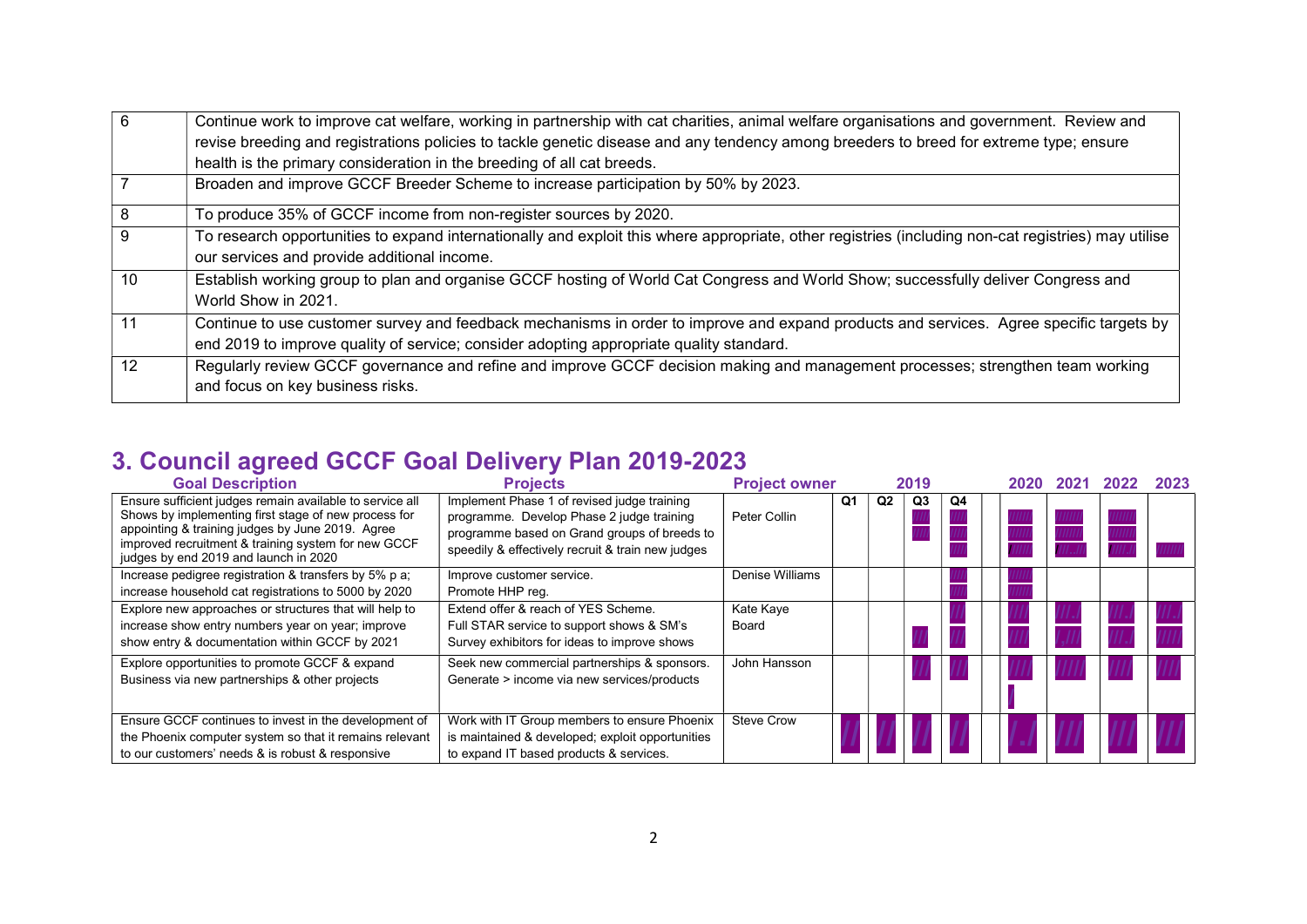| Continue work to improve cat welfare, working in p'ship     | Proactive membership of CFSG, The Cat Group      | <b>Steve Crow</b> |  |  |  |  |  |
|-------------------------------------------------------------|--------------------------------------------------|-------------------|--|--|--|--|--|
| with cat charities, animal welfare orgs & government.       | & All Parliamentary Group on Cats. Work to       |                   |  |  |  |  |  |
| Review & revise breeding & registration policies to         | promote positive aspects of pedigree cat         |                   |  |  |  |  |  |
| tackle genetic disease & any tendency among breeders        | ownership. Review GCCF Breeding Policy           |                   |  |  |  |  |  |
| to breed for extreme type; ensure health is the primary     | periodically & work with GC and BACs to ensure   |                   |  |  |  |  |  |
| consideration in the breeding of all cat breeds             | healthy breeding practices.                      |                   |  |  |  |  |  |
| Broaden & improve GCCF Breeder Scheme to increase           | Work with focus group to identify & introduce    | <b>Steve Crow</b> |  |  |  |  |  |
| participation by 50% by 2023                                | new features; promote benefits of membership     |                   |  |  |  |  |  |
| To produce 35% of GCCF income from non-register             | Support & maintain current commercial p'ships.   | John Hansson      |  |  |  |  |  |
| sources by 2020                                             | Seek further commercial income via STAR, etc.    | Board             |  |  |  |  |  |
| To research opportunities to expand internationally &       | Explore opportunities to launch GCCF licensed    | Board             |  |  |  |  |  |
| exploit this where appropriate, other registries (including | shows outside UK via foreign associate clubs.    |                   |  |  |  |  |  |
| non-cat registries) may utilise our services & provide      | Contact registration bodies of other pet species |                   |  |  |  |  |  |
| additional income.                                          | with a view to selling GCCF as service provider  |                   |  |  |  |  |  |
| A paid marketing person in place by the end of 2019         | Appoint from within current staff compliment     | RosemaryFisher    |  |  |  |  |  |
| Continued to use customer survey & feedback                 | Reintroduce programme of surveys such as         | Denise Williams   |  |  |  |  |  |
| mechanisms In order to improve & expand products &          | survey monkey to gain regular customer           |                   |  |  |  |  |  |
| services. Agree Specific targets by end 2019 to             | feedback. Use to set monthly/quarterly targets   |                   |  |  |  |  |  |
| improve quality of service; Consider adopting               | & monitor to improve quality/customer            |                   |  |  |  |  |  |
| appropriate quality standard.                               | satisfaction,                                    |                   |  |  |  |  |  |
| Regularly review GCCF governance & refine & improve         | Reshape governance & business management         | <b>HR Group</b>   |  |  |  |  |  |
| GCCF decision making & management processes;                | to improve structures & decision making.         |                   |  |  |  |  |  |
| strengthen team working & focus on key business risks.      | Explore GCCF individual membership scheme.       |                   |  |  |  |  |  |

# **4. Project owner reports: 2019 progress against Goals and Projects**

**Goal One: Ensure sufficient judges remain available to service all Shows by implementing first stage of new process for appointing & training judges by June 2019. Agree improved recruitment & training system for new GCCF judges by end 2019 and launch in 2020. [Project owner – Peter Collin]**

**2019 Progress:** We have devised, consulted and launched the Judge Accelerated Scheme. This will address the short term need to increase the number of full judges in each section within the next 3 years. It was embraced readily and enthusiastically.

|    | <b>Project Description</b> | <b>Timescale</b> | 2019 Progress update from project owner                                            |
|----|----------------------------|------------------|------------------------------------------------------------------------------------|
| 1A | Implement Phase 1 of       | Activity         | The new stewarding scheme has been launched and is in operation. This has          |
|    | revised judge training     | scheduled for    | streamlined the current requirements and has placed the emphasis on producing both |
|    | programme                  | Q3 and Q4 of     | competent stewards and from them encouragement to progress to the judge training   |
|    |                            | 2019.            | programme under the early supervision of the BACs.                                 |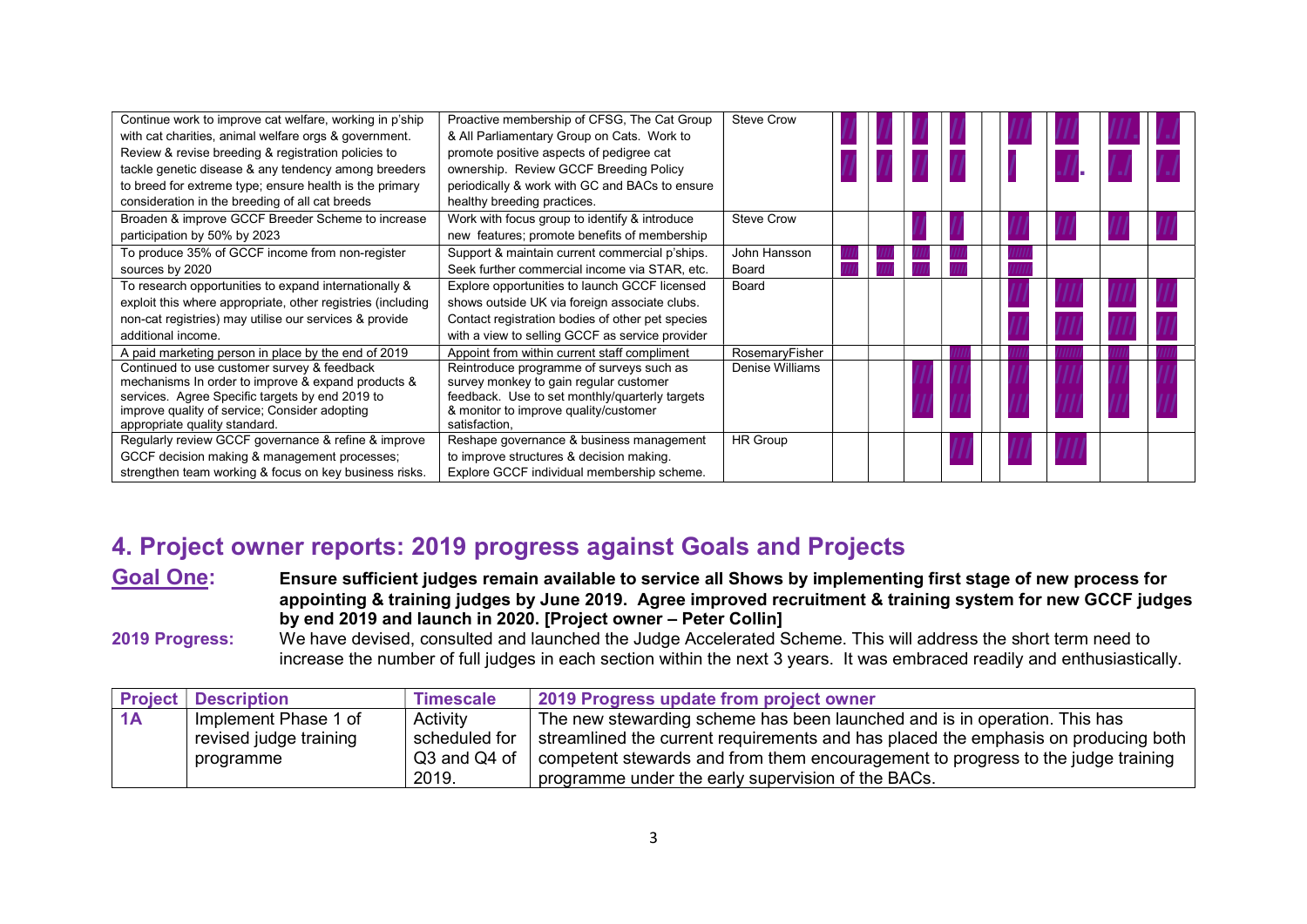| 1B | Develop Phase 2 judge<br>training programme based<br>on Grand groups of<br>breeds to speedily &<br>effectively recruit & train<br>new judges | Activity<br>scheduled for<br>Q3 and Q4 of<br>2019. | We have formed a new judge training committee to take forward the task of producing<br>an innovative and educational based training programme, with the aim of judges<br>$\frac{1}{2}$ training by grand and imperial group if possible and FJ status for the groups<br>attainable in 2 years. |
|----|----------------------------------------------------------------------------------------------------------------------------------------------|----------------------------------------------------|------------------------------------------------------------------------------------------------------------------------------------------------------------------------------------------------------------------------------------------------------------------------------------------------|
|----|----------------------------------------------------------------------------------------------------------------------------------------------|----------------------------------------------------|------------------------------------------------------------------------------------------------------------------------------------------------------------------------------------------------------------------------------------------------------------------------------------------------|

### **Goal Two: Increase pedigree registration & transfers by 5% p a; increase household cat registrations to 5000 by 2020. [Project owner – Denise Williams]**

**2019 Progress:** During 2019 there were 21,402 pedigree registrations (4.7% increase compared to 2018); 7,732 pedigree transfers (5.6% decrease compared to 2018); & 422 HHP registrations (16.6% increase compared to 2018).

| <b>Project</b> | <b>Description</b>        | <b>Timescale</b> | 2019 Progress update from project owner                                                |
|----------------|---------------------------|------------------|----------------------------------------------------------------------------------------|
| 2A             | Improve customer service. | Activity         | Customer service has improved following the appointment of the new office manager.     |
|                |                           | scheduled for    | There are now very few complaints. The office team continue to improve social          |
|                |                           | Q4 of 2019.      | presence and capture new customers.                                                    |
| 2B             | Promote HHP reg.          | Activity         | We have been on Facebook for years and are now engaging with customers on              |
|                |                           | scheduled for    | Instagram and Twitter. Recently we have started to try to encourage more               |
|                |                           | Q4 of 2019.      | registrations in general. Facebook figures are going up monthly in all areas including |
|                |                           |                  | actions, views, likes, and post engagement. 2020 will see a poster campaign on         |
|                |                           |                  | social media to promote HHP registrations.                                             |

**Goal Three: Explore new approaches or structures that will help to increase show entry numbers year on year; improve show entry & documentation within GCCF by 2021. [Project owner – Board]** 

**2019 Progress:** 2019 has seen the introduction and bedding in of new class structures.

| <b>Project</b> | <b>Description</b>                            | <b>Timescale</b>                          | 2019 Progress update from project owner                                                                                                                                                                                                                                                                                                             |
|----------------|-----------------------------------------------|-------------------------------------------|-----------------------------------------------------------------------------------------------------------------------------------------------------------------------------------------------------------------------------------------------------------------------------------------------------------------------------------------------------|
| 3A             | Extend offer & reach of<br><b>YES Scheme.</b> | Activity<br>scheduled for<br>Q4 of 2019.  | The YES scheme continues to attract candidates. The board expect to review options<br>for extending the offer and reach during 2020.                                                                                                                                                                                                                |
| 3B             | Full STAR service to<br>support shows & SM's. | Activity to<br>commence in<br>Q3 of 2019. | Pilot scheme continued into 2019. A survey was undertaken of those SMs who have<br>used the STAR system, comments received were discussed at a review meeting held<br>in July. As a result of the review it was decided to extend the pilot phase until May<br>2020 to give time to: tackle bugs in STAR IT system and test their effectiveness for |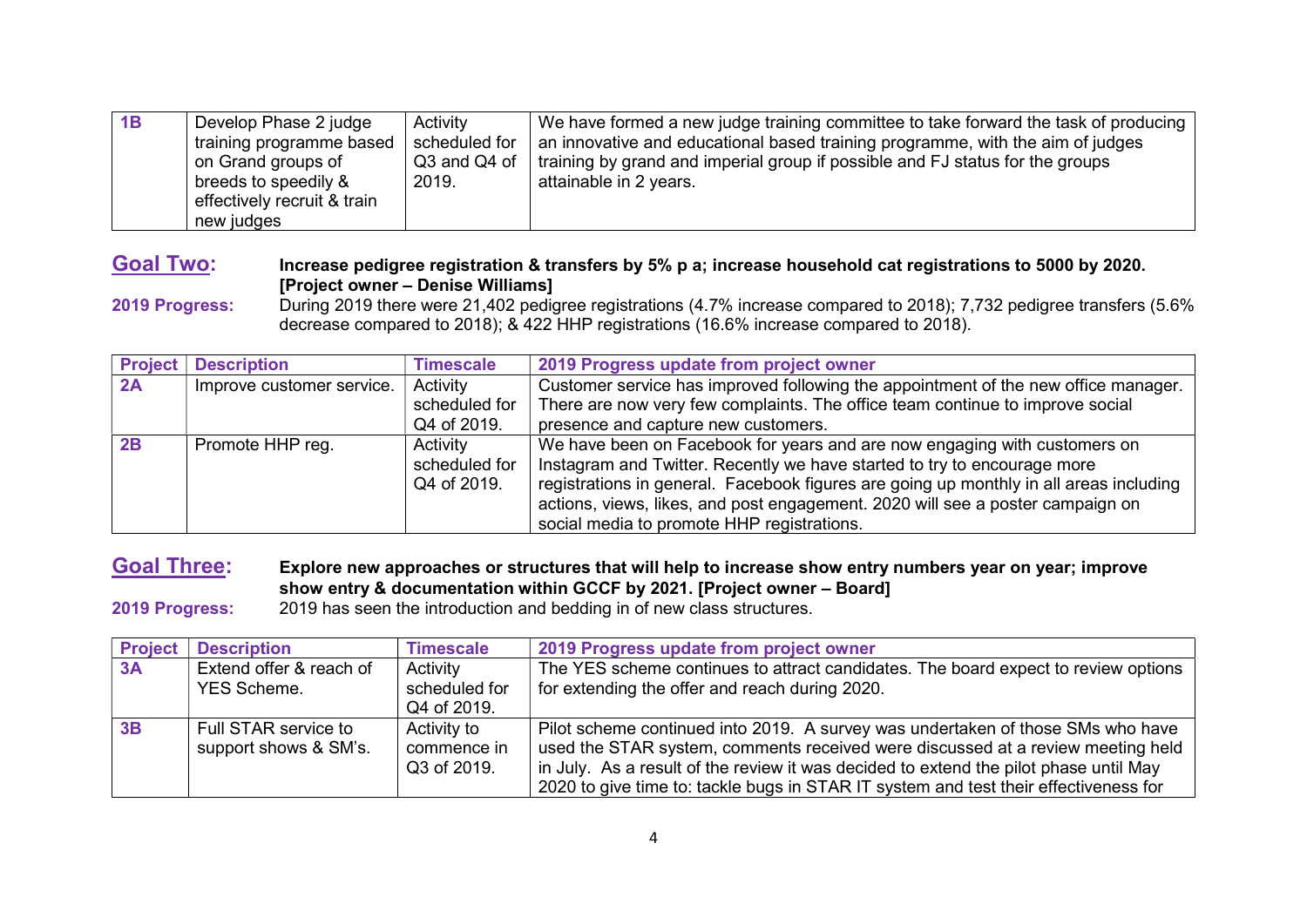|    |                                                  |                                           | pilot shows; produce a user manual for the Office and SMs and a service agreement;<br>consider the detailed costs of providing different elements of the service and agree a<br>pricing structure.                                        |
|----|--------------------------------------------------|-------------------------------------------|-------------------------------------------------------------------------------------------------------------------------------------------------------------------------------------------------------------------------------------------|
| 3C | Survey exhibitors for<br>ideas to improve shows. | Activity to<br>commence in<br>Q3 of 2019. | The show review group conducted a survey for show feedback. The results showed<br>many of the issued raised were beyond the ability of a show team to manage. This<br>project links to 11A and will as such be reviewed in Q1/Q2 of 2020. |

#### **Goal Four: Explore opportunities to promote GCCF & expand Business via new partnerships & other projects; A paid marketing person in place by the end of 2019. [Project owner – John Hansson]**

| <b>Project</b> | <b>Description</b>                                                                                              | <b>Timescale</b>                                   | 2019 Progress update from project owner                                                                                                                                                                                                                                                                          |
|----------------|-----------------------------------------------------------------------------------------------------------------|----------------------------------------------------|------------------------------------------------------------------------------------------------------------------------------------------------------------------------------------------------------------------------------------------------------------------------------------------------------------------|
| 4A             | Seek new commercial<br>partnerships & sponsors.                                                                 | Activity<br>scheduled for<br>Q3 and Q4 of<br>2019. | A proposal to work with the National Pet Show has been considered, but not<br>progressed at present due to numerous issues including partner branding. The GCCF<br>have been approached by a new company concerning the launch of a new cat/dog<br>food, but this is still very much in the very primary stages. |
| 4B             | Generate increased<br>income via new<br>services/products.                                                      | Activity<br>scheduled for<br>2020.                 | Activity is due to commence 2020.                                                                                                                                                                                                                                                                                |
| <b>4C</b>      | A paid marketing person<br>in place by the end of<br>2019 (Appoint from<br>within current staff<br>compliment). | Activity<br>scheduled for<br>Q4 of 2019.           | 2018 was a year of change and upheaval. A new OM was successfully recruited in<br>February 2019. Junior staff changes and recruitment of new staff has entailed periods<br>of training. A period of consolidation is needed before this appointment can be<br>comfortably achieved.                              |

**Goal Five: Ensure GCCF continues to invest in the development of the Phoenix computer system so that it remains relevant to our customers' needs & is robust & responsive. [Project owner – Steve Crow] 2019 Progress:** Developing IT testing skills among staff has been hampered by staff turnover throughout the year, in order to address this and other identified needs consideration has been given to the need for further IT dedicated staffing. In consequence a business analyst role has now been appointed to.

|    | <b>Project   Description</b> | <b>Timescale</b>        | 2019 Progress update from project owner                                           |
|----|------------------------------|-------------------------|-----------------------------------------------------------------------------------|
| 5A | Work with IT Group           | Activity to             | Updated Phoenix via three major tranches during 2019, these both fixed identified |
|    | members to ensure            | commence<br>Q1 of 2019. | bugs and improved or extended the IT system to give improved performance.         |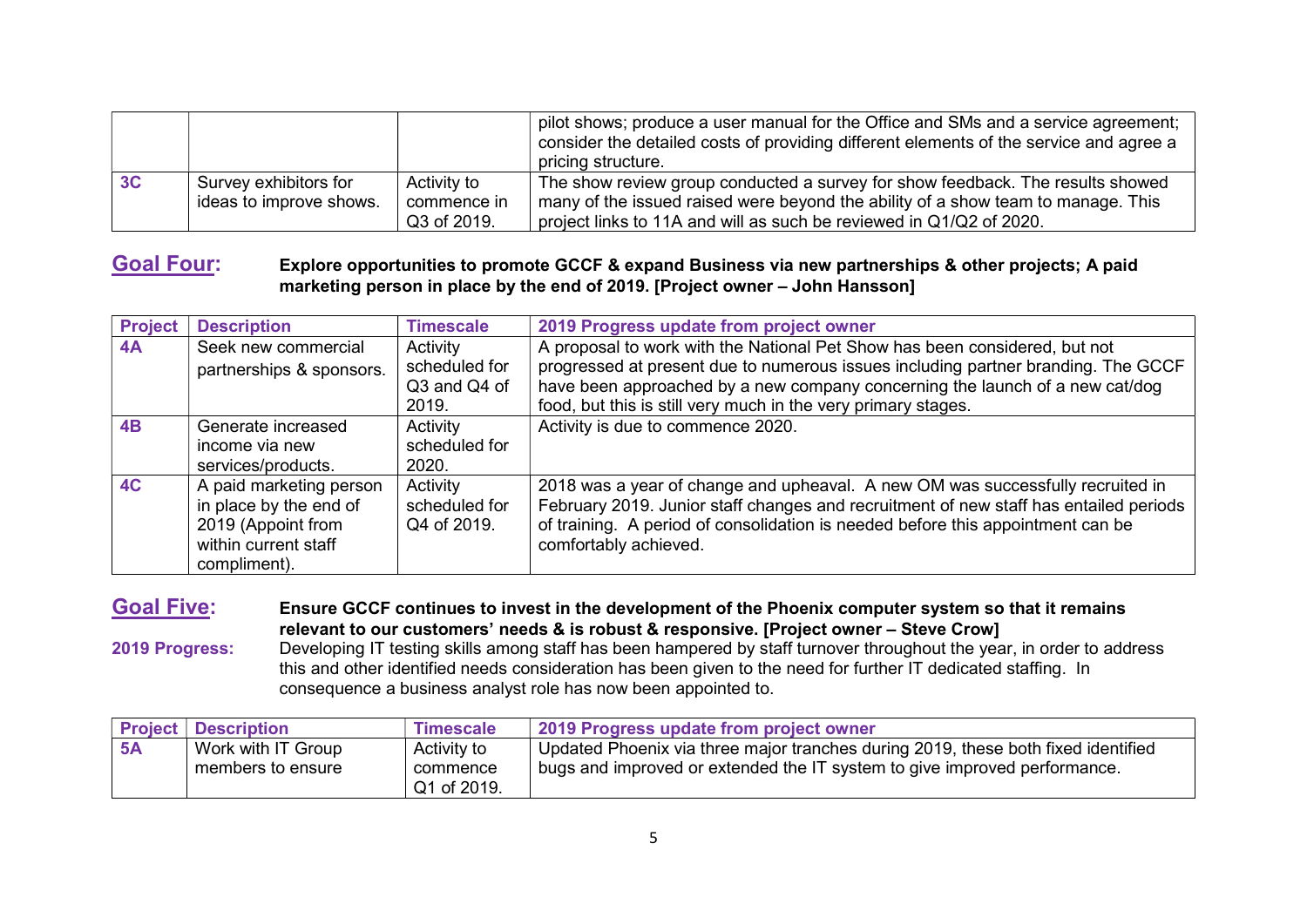|    | Phoenix is maintained &  |             | Recruited permanent part time IT specialist to replace full time consultant. IT Group |
|----|--------------------------|-------------|---------------------------------------------------------------------------------------|
|    | developed.               |             | met every few months to monitor progress and discuss issues and develop solutions.    |
| 5B | Exploit opportunities to | Activity to | It was agreed within the Board early in 2019 that this should be a year of            |
|    | expand IT based products | commence    | consolidation and stabilisation of the Phoenix system. Discussions on opportunities   |
|    | & services.              | Q1 of 2019. | for development have been focussed around a programme to review and                   |
|    |                          |             | improvement to the registration breed trees, finalisation and launch of STAR as a     |
|    |                          |             | costed product, and the future development of a more effective search facility on the |
|    |                          |             | GCCF website.                                                                         |

**Goal Six: Continue work to improve cat welfare, working in partnership with cat charities, animal welfare orgs & government. Review & revise breeding & registration policies to tackle genetic disease & any tendency among breeders to breed for extreme type; ensure health is the primary consideration in the breeding of all cat breeds. [Project owner – Steve Crow]** 

**2019 Progress:** A substantial contribution was made to the annual review of licensing and the review is now with DEFRA for consideration. Advice and guidance have been given throughout the year to breeders experiencing problems with licensing and their local authority. In addition, worked a part of a small sub-group to co-author the Code of Practice for Cat Breeding, final draft currently with DEFRA for endorsement. Also worked on the sub-group formulating CFSG response to proposal from government to legislate for compulsory micro-chipping of all cats, response now submitted to **DEFRA** 

| <b>Project</b> | <b>Description</b>                                                                      | <b>Timescale</b>                       | 2019 Progress update from project owner                                                                                                                                                                                                                                                                                                                                                                                           |  |
|----------------|-----------------------------------------------------------------------------------------|----------------------------------------|-----------------------------------------------------------------------------------------------------------------------------------------------------------------------------------------------------------------------------------------------------------------------------------------------------------------------------------------------------------------------------------------------------------------------------------|--|
| 6A             | Proactive membership of<br>CFSG, The Cat Group &<br>All Parliamentary Group<br>on Cats. | Activity to<br>commence<br>Q1 of 2019. | GCCF was represented at all meetings of CFSG (four), The Cat Group (2) and the<br>Parliamentary Advisory Group (2) during the year.                                                                                                                                                                                                                                                                                               |  |
| <b>6B</b>      | Work to promote positive<br>aspects of pedigree cat<br>ownership.                       | Activity to<br>commence<br>Q1 of 2019. | Worked with other members of The Cat Group to finalise The Kitten Checklist, and to<br>gain endorsement for it from CFSG and DEFRA. This document, supported by 20<br>partner organisations, was launched in September and is on the GCCF website.<br>Spoke at a national conference on animal welfare on ethical and responsible<br>breeding of pedigree cats. GCCF became a member of PAAG (Pet Advertising<br>Advisory Group). |  |
| 6C             | <b>Review GCCF Breeding</b><br>Policy periodically.                                     | Activity to<br>commence<br>Q1 of 2019. | Genetics Committee reviewed the General Breeding Policy and decided not to update<br>it during this year.                                                                                                                                                                                                                                                                                                                         |  |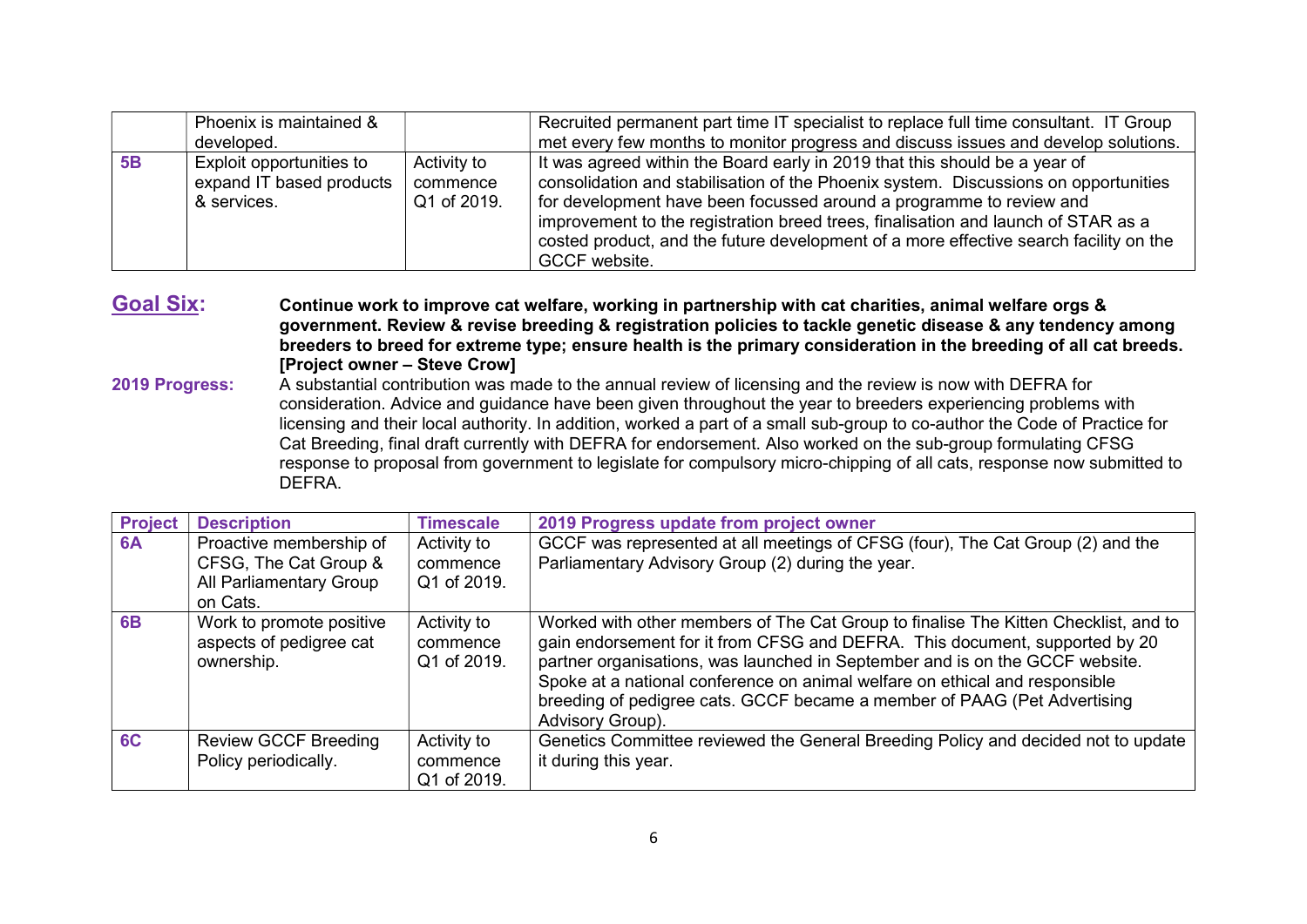| 6 <sub>D</sub> | Work with GC and BACs                                 | Activity to | Genetics committee continues to liaise with BACs and the board to ensure healthy |
|----------------|-------------------------------------------------------|-------------|----------------------------------------------------------------------------------|
|                | I to ensure healthy breeding   commence<br>practices. | Q1 of 2019. | breeding practices.                                                              |
|                |                                                       |             |                                                                                  |

#### **Goal Seven: Broaden & improve GCCF Breeder Scheme to increase participation by 50% by 2023. [Project owner – Steve Crow]**

| <b>Project</b> | <b>Description</b>                                                                                   | <b>Timescale</b>                       | 2019 Progress update from project owner                                                                                                                                                                                                                                                                                                                                                                                                                                                                                                                                                                               |
|----------------|------------------------------------------------------------------------------------------------------|----------------------------------------|-----------------------------------------------------------------------------------------------------------------------------------------------------------------------------------------------------------------------------------------------------------------------------------------------------------------------------------------------------------------------------------------------------------------------------------------------------------------------------------------------------------------------------------------------------------------------------------------------------------------------|
| <b>7A</b>      | Work with focus group to<br>identify & introduce new<br>features; promote benefits<br>of membership. | Activity to<br>commence<br>Q3 of 2019. | Survey of members undertaken to gather views and ideas on the scheme and ways<br>to improve it. Meeting held in March with a number of scheme members and Board<br>members to consider in detail all suggestions in terms of the level of support for each<br>idea, plus practicality and cost. Idea of a three tier membership found widespread<br>favour, however, cost and minimising complexity are issues still to be addressed and<br>resolved. There is a desire for independent inspection to give greater credibility to<br>membership of the scheme, but the resources required are significant and costly. |

# **Goal Eight:** To produce 35% of GCCF income from non-register sources by 2020. [Project owner – John Hansson/Board]<br>**2019 Progress:** Whilst this is well underway, with the GCCF Star system, this is currently far from compl

**2019 Progress:** Whilst this is well underway, with the GCCF Star system, this is currently far from complete due to glitches in the current system. 2021 will be the GCCF's turn to host WCC and is an ideal opportunity to showcase GCCF at its best, but this will require input from various sources and whilst it is appreciated there will be accrued costs as a result of this, it should also be seen as an opportunity to increase potential entry by making the event more open to overseas exhibitors, particularly as the proposed dates will not clash with FIFe Winners show and we will be having a number of overseas Judges, that may well appeal to exhibitors from Europe.

| <b>Project</b> | <b>Description</b>         | <b>Timescale</b>        | 2019 Progress update from project owner                                                                                                                                                                                                                                                                                                                            |
|----------------|----------------------------|-------------------------|--------------------------------------------------------------------------------------------------------------------------------------------------------------------------------------------------------------------------------------------------------------------------------------------------------------------------------------------------------------------|
| <b>8A</b>      | Support & maintain current | Activity to             | We continue to work with our business partner Agria. Agria is by far our largest                                                                                                                                                                                                                                                                                   |
|                | commercial partnerships.   | commence<br>Q1 of 2019. | financial contributor to GCCF and it cannot be stressed strongly enough how valuable<br>to GCCF their contribution is in maintaining GCCF's financial stability. Ultimately<br>GCCF's viability continues to be dependent upon its club membership promoting our<br>Business partner. It should be remembered there is no cost to the breeder for this<br>service. |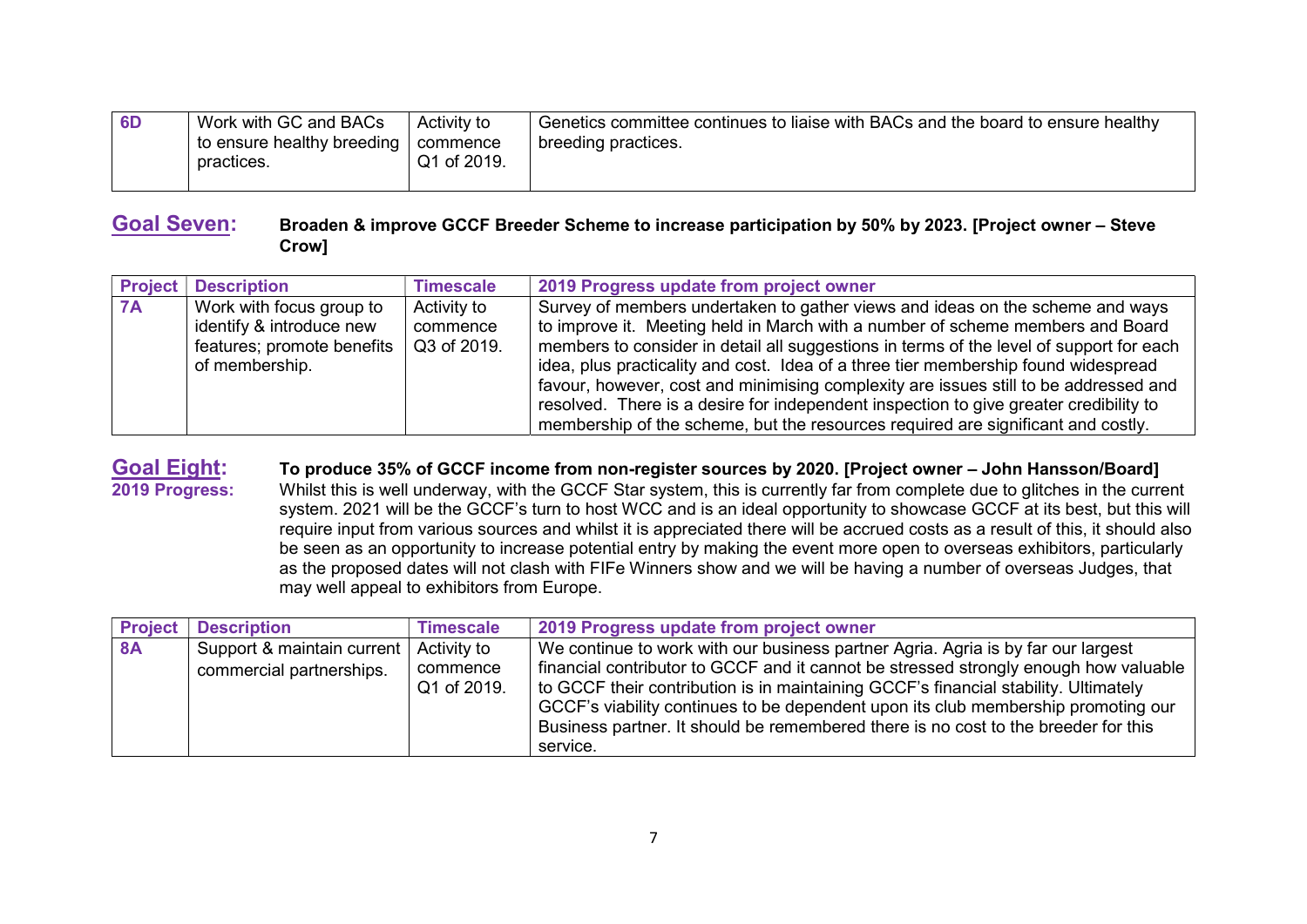| 8B | Seek further commercial<br>income via STAR, etc. | Activity to<br>commence<br>Q1 of 2019. | When fully operational, the income source, will be greatly improved, it will inevitably<br>take time to resolve some of the user issues. Once fully operational it may well be<br>possible to sell onto other users. Though it is anticipated this may well require<br>additional investment to update as required which will have to be approved by FC and |
|----|--------------------------------------------------|----------------------------------------|-------------------------------------------------------------------------------------------------------------------------------------------------------------------------------------------------------------------------------------------------------------------------------------------------------------------------------------------------------------|
|    |                                                  |                                        | ultimately the Board.                                                                                                                                                                                                                                                                                                                                       |

# **Goal Nine: To research opportunities to expand internationally & exploit this where appropriate, other registries (including non-cat registries) may utilise our services & provide additional income. [Project owner – Board]**

**2019 Progress:** Activity is due to commence 2020. The board need to identify a project owner.

| <b>Project</b> | <b>Description</b>                                                                                         | <b>Timescale</b>                 | 2019 Progress update from project owner                                       |
|----------------|------------------------------------------------------------------------------------------------------------|----------------------------------|-------------------------------------------------------------------------------|
| <b>9A</b>      | Explore opportunities to<br>launch GCCF licensed<br>shows outside UK via<br>foreign associate clubs.       | Activity to<br>commence<br>2020. | Activity is due to commence 2020. The board need to identify a project owner. |
| 9B             | Contact registration bodies<br>of other pet species with a<br>view to selling GCCF as<br>service provider. | Activity to<br>commence<br>2020. | Activity is due to commence 2020. The board need to identify a project owner. |

**Goal Ten: Establish working group to plan and organise GCCF hosting of World Cat Congress and World Show; successfully deliver Congress and World Show in 2021. [Project owner - Board]. 2019 Progress:** The board have established a working group and are currently saving monthly towards the costs of delivery. **Goal Eleven: Continue to use customer survey & feedback mechanisms in order to improve & expand products & services.** 

**Agree Specific targets by end 2019 to improve quality of service; Consider adopting appropriate quality standard. [Project owner – Denise Williams] 2019 Progress:** 2018 was a year of change and upheaval. The new office manager was successfully recruited in February 2019 and is now firmly embedded in the role. Project 11A and 11B will be reviewed by the office manager in Q1/Q2 of 2020.

|     | <b>Project   Description</b>           | <b>Timescale</b> | 2019 Progress update from project owner                                             |
|-----|----------------------------------------|------------------|-------------------------------------------------------------------------------------|
| 11A | Reintroduce programme of   Activity to |                  | A survey was conducted in Q3 2019 alongside Agria, resulting in over 600 responses. |
|     | surveys such as survey                 | commence         | We will be reviewing potential further surveys in Q1/Q2 of 2020.                    |
|     |                                        | Q3 of 2019.      |                                                                                     |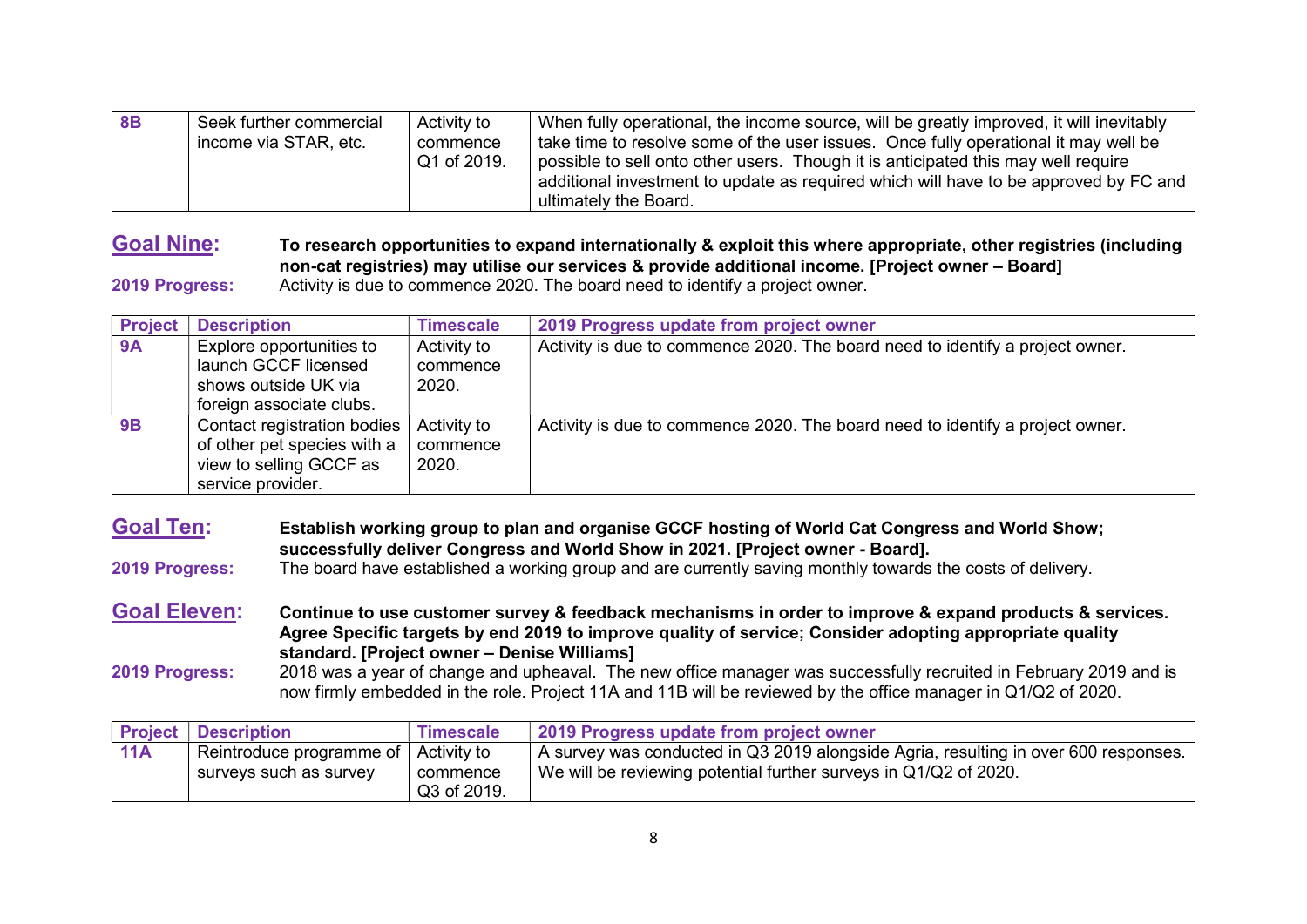|     | monkey to gain regular<br>customer feedback.                                                         |                                        |                                                                                                                  |
|-----|------------------------------------------------------------------------------------------------------|----------------------------------------|------------------------------------------------------------------------------------------------------------------|
| 11B | Use to set<br>monthly/quarterly targets<br>& monitor to improve<br>quality/customer<br>satisfaction. | Activity to<br>commence<br>Q3 of 2019. | This project requires board review in Q1/Q2 of 2020. Further insights may be gained<br>from surveys during 2020. |

**Goal Twelve: Regularly review GCCF governance & refine & improve GCCF decision making & management processes; strengthen team working & focus on key business risks. [Project owner – HR Group]** 

**2019 Progress:** The board have agreed this is not a HR group responsibility, but a board one. GCCF governance will be reviewed in 2020 in line with exploration of membership options.

| <b>Project</b> | <b>Description</b>                                                                         | <b>Timescale</b>                       | 2019 Progress update from project owner                                                     |
|----------------|--------------------------------------------------------------------------------------------|----------------------------------------|---------------------------------------------------------------------------------------------|
| 12A            | Reshape governance &<br>business management to<br>improve structures &<br>decision making. | Activity to<br>commence<br>Q4 of 2019. | A new project is proposed to look at risk management which will improve decision<br>making. |
| 12B            | Explore GCCF individual<br>membership scheme.                                              | Activity to<br>commence<br>Q4 of 2019. | This is on the agenda for discussion at February Council meeting.                           |

## **5. Board proposals for amendments to goals**

**Goal TWO** (Increase pedigree registration & transfers by 5% p a; increase household cat registrations to 5000 by 2020). The original goal of 5,000 registrations by 2020 was unrealistic.

*Propose amendment to goal: The board propose an annual increase of 5% p a, to bring this in line with the target for pedigree registrations.*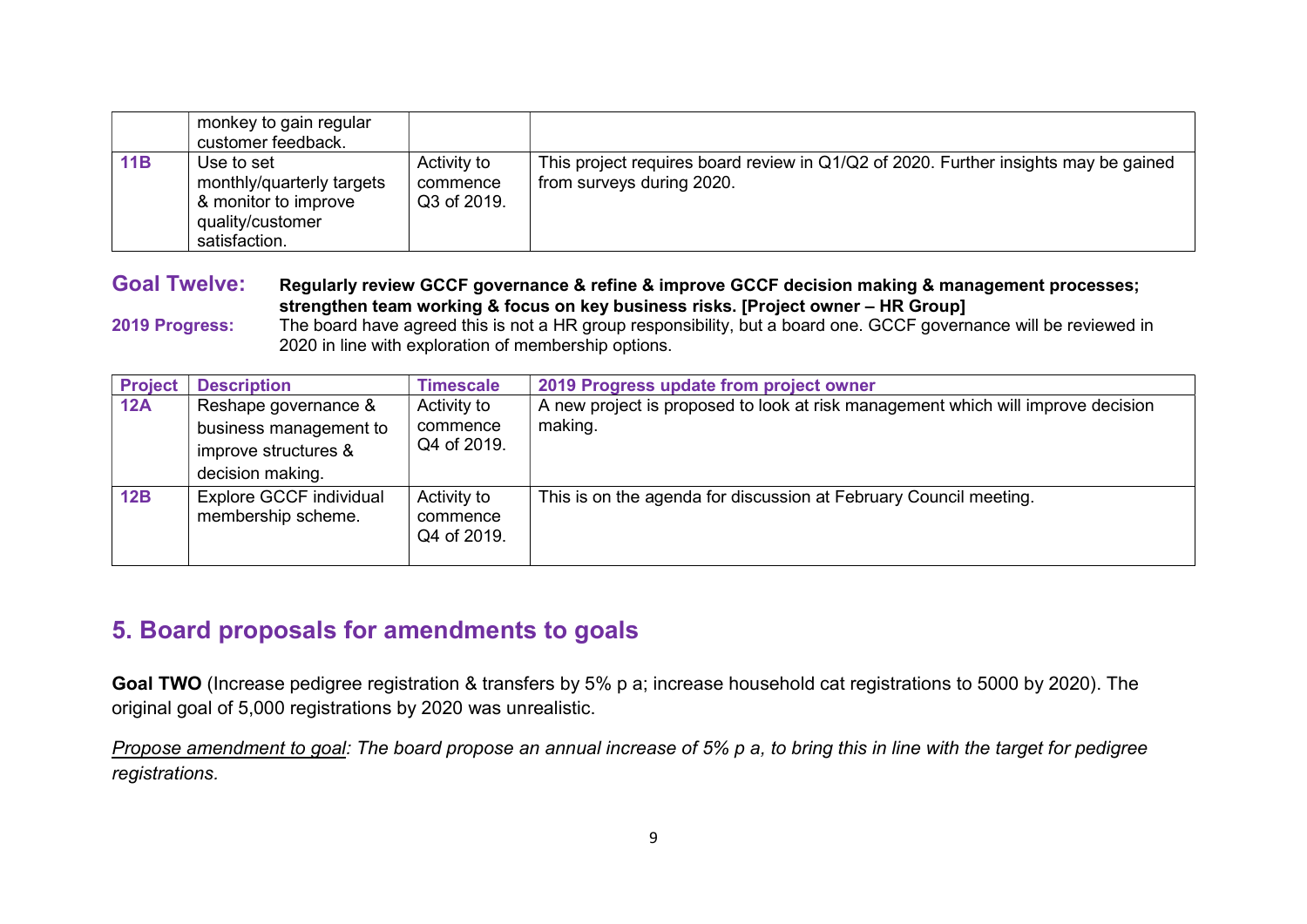# **6. Board proposals for additional projects for 2020**

**Goal ONE** (Agree improved recruitment & training system for new GCCF judges by end 2019 and launch in 2020).

*Propose further project for 2020: Scope the development of a GCCF educational academy which will enable online education and examinations. [Project owner – Peter Collin]* 

**General Data Protection Regulation (GDPR)**: Two members of staff have received training in GDPR, as has the Chair.

*Propose further project for 2020: Review GDPR compliance and secure access to specialist advice (like we do for specialist HR guidance). [Project owner - Denise Williams with support from Gav Eyres]* 

**Risk Management**: This was highlighted in the 2019-2023 business plan. The board do not currently review a formal risk register. A risk management process is required to ensure the board review strategic risks at every board meeting.

*Propose further project for 2020: Development and introduction of a risk management/escalation process for GCCF. [Project owner – Gav Eyres]* 

**Appointment of board/committee secretary**: During 2019 the HR group identified the lack of an employed board/committee secretary as a significant risk to the GCCF.

*Propose further project for 2020: Recruitment of board/committee secretary. [Project owner – Board]*